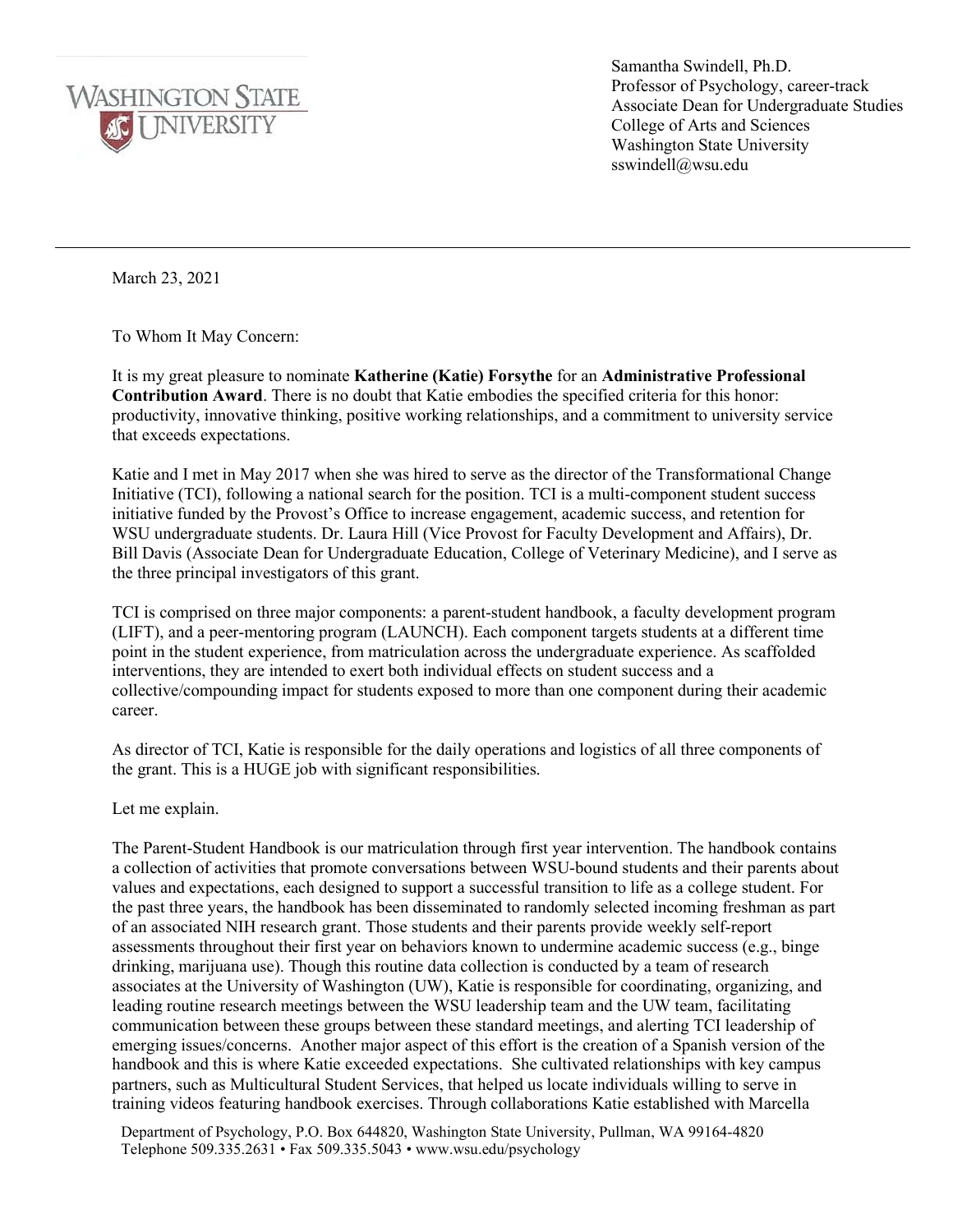Patton and La Bienvenida, we were able to pilot materials with first generation students and their parents and collect critical feedback about the accessibility and perceived relevance of our materials before scaling up our design. In these ways, Katie's contributions were a critical part of our ability to deliver on a central TCI goal: to create strategies to decrease the equity gap for first generation and underrepresented minority students.

The LIFT (Learn. Inspire. Foster. Transform.) Faculty Development Program is in its third year of implementation. LIFT introduces faculty to brief instructional interventions known to support student success and resilience. Faculty participating in this program complete a series of workshops during the spring semester, revise their courses over the summer, implement interventions in the fall, and complete peer teaching observations with other LIFT fellows. Again, Katie is responsible for handling the logistics of these elements. She collects and arranges the applications for review each spring. She plans the orientation meeting for each new cohort (30-50 faculty per cohort). She manages the Blackboard course space where faculty access the program materials and arranges the training workshops each spring on the Pullman campus. Because LIFT has been extended to faculty on the Vancouver, Tri-Cities, and Everett campuses, Katie organizes additional training workshops on the WSU-TC campus for those faculty and handles the travel arrangements and reimbursements. She also oversees the pre- and post-assessment data collection for all faculty who participate in the program. In Spring 2020, Katie took it upon herself to solve an emerging problem created by the pandemic: faculty isolation. She suggested – and organized additional "Up LIFT" virtual lunches for our newest LIFT fellows, as a way for them to get to know one another better and build cohort cohesion (as their training was delayed due to COVID). She organized separate lunches for our previous cohorts to reconnect with one another during that difficult time. To date, LIFT has trained 153 total faculty across the Pullman, Tri-Cities, Vancouver, and Everett campuses. Each faculty member has implemented interventions in at least one of their courses and often in multiple courses. Many of these are large enrollment courses in the first and second year curriculum. Altogether, this is a significant footprint in the areas of faculty development and student success system-wide.

There is no doubt that Katie's work has been critical to our successful execution of both the Parent-Student handbook and the LIFT program. Her conscientiousness, attention to detail, time management, and ability to multi-task major responsibilities has made her an invaluable team member. We simply could not have moved these elements forward without her hard work and dedication. We know that if we ask Katie to do something, not only will it get done, it will be executed in the professional and highquality manner that defines Katie's work.

As important as Katie's contributions have been to the handbook and LIFT, I believe what she has done in those domains is exceed by the work she has done with LAUNCH. The LAUNCH program facilitates students' appreciation for, and engagement in, co-curricular learning opportunities such as research experience, civic engagement, leadership, entrepreneurial competitions, internships, and global education. Katie has been instrumental in the development of this program, including both its content and framework. She has worked closely with me in its initial creation as well as the ongoing revision/refinement this program has undergone over the past three years. She was likewise instrumental in creating the faculty partnerships that have allowed us to embed LAUNCH as a course component in Psych 105, HD 200, and Math 140 and in partnership with the TRIO program and Greek community.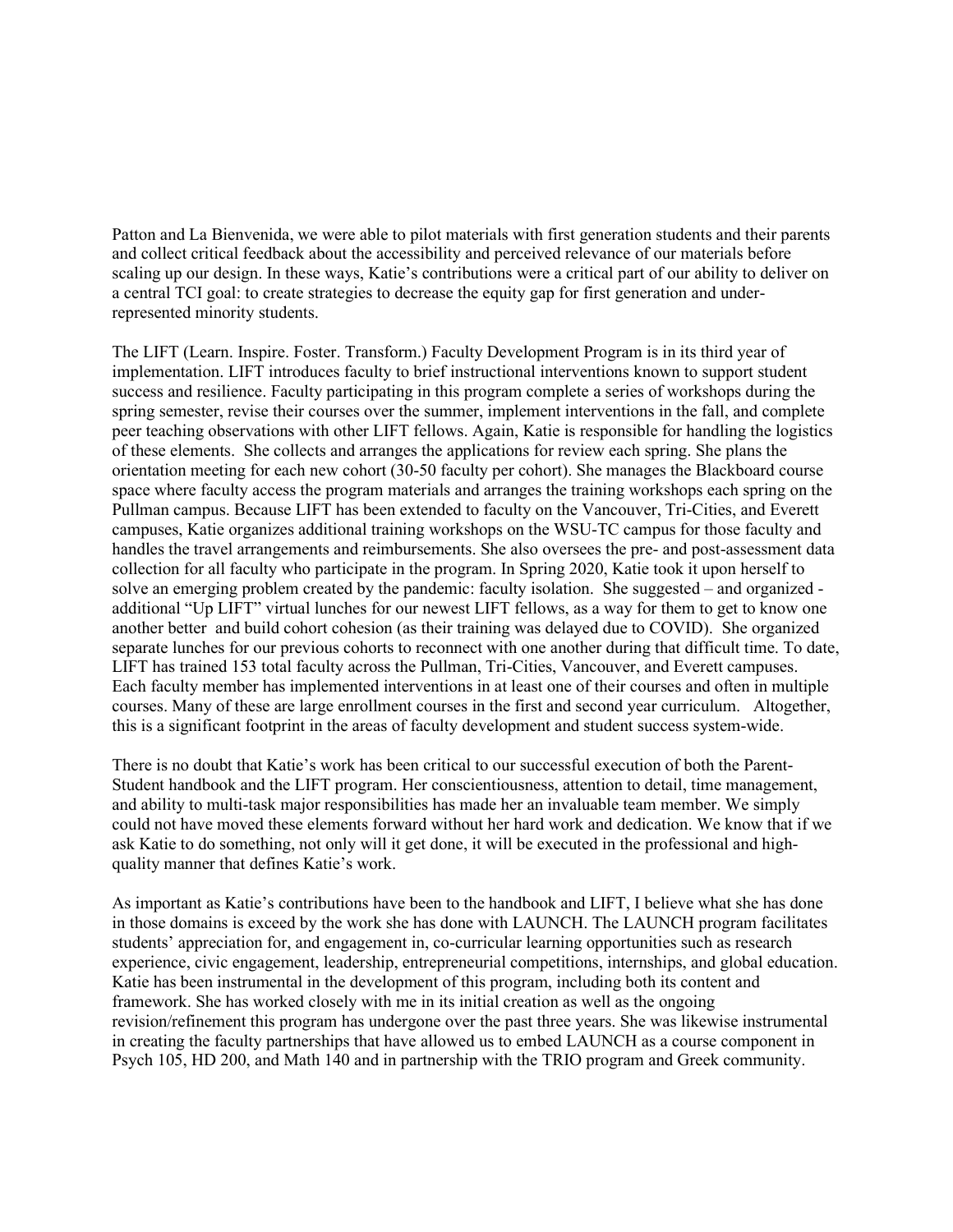LAUNCH is delivered in a two-part format. Part 1 is delivered "in class". Katie and I facilitate this element. This requires as many as 11 in-class presentations each semester. Students have the option to complete the second part of the program in out-of-class workshops hosted by Katie and me, but facilitated by our LAUNCH "ambassadors", undergraduates already engaged in a wide range of experiential learning opportunities. Katie played an active role in designing these workshops. Katie suggested, and we implemented, several innovative strategies for engaging students during the workshops. For example, Katie designed a "Mission Possible" task in which teams of participants, led by an ambassador, find experiential learning opportunities for a fictious WSU student. Katie created the bio-sketches of six fictitious students for this exercise and mocked up the initial format for the activity. She also suggested a "gallery walk" activity as a strategy for crowd-sourcing the collective wisdom of each workshop group. After participants have spent time locating (with the assistant of their ambassador) up to three opportunities that are a perfect fit for the participants' unique values, strengths, and goals, they then post these on tables throughout the room. Each participant is given ten Post-It notes and for ten minutes, participants circulated the room, reading students' selections, and suggesting additional opportunities/resources/contacts based on each student's values, interests, and goals. These creative and innovative design elements have proved to be critical elements of our programming. With the emergence of COVID in March 2020, we were forced to pivot our entire program for remote delivery. Once again, Katie was instrumental in helping reimagine key elements for virtual delivery. She created new fictious biographies for the Mission Possible activity to include challenges students were confronting due to COVID. She reworked the activity to make it possible using ZOOM breakout rooms. Katie also identified Padlet as an alternative platform for mimicking the experience of the "gallery walk". And she trained all ambassadors and our new undergraduate tech assistant on advanced aspects of ZOOM so each could assist, in real time, if technical problems were encountered during the virtual workshops. It is because of Katie's creative problem-solving and "can do" attitude that we were able to successfully pivot the entire program for AY 20-21 without compromising its integrity or the values that inform it.

Participants routinely mention, in the post-assessment survey how LAUNCH has positively impacted their academic career. In fact, following program completion, high percentages of participants indicate that experiential learning is "extremely or very important" to their personal growth (74.2%), academic experience at WSU (77.5%), and preparation for their future career (87.5%). Approximately 79% feel that developing and utilizing their unique profile helped them identify opportunities that fit their values, strengths, and goals. In addition, 87.5% felt confident in their ability to incorporate experiential learning opportunities into their WSU experience using their action plan. Pre/post-assessments also suggest small but significant increases in personal growth (using a validated psychological assessment) as a function of completing the program. Finally, our preliminary data analysis suggests a small but significant increase in first year fall to second year fall retention rates for those completing LAUNCH relative to matched controls who did not participate in the program. To date, almost 3500 students have participated in LAUNCH. This impact relates directly to WSU's strategic plan and Drive to 25 metrics, and Katie's contributions and work sit at the heart of this success.

To date, 52 undergraduates have served as ambassadors for LAUNCH. On that front, Katie has taken the lead on developing the application and interview process for these students, played a central role in their training, and managed and tracked their timeslip hours (as these are paid appointments). Even more important, she has supported their professional development through individualized mentoring and connects them on a weekly basis with a newsletter that highlights emerging and ongoing opportunities to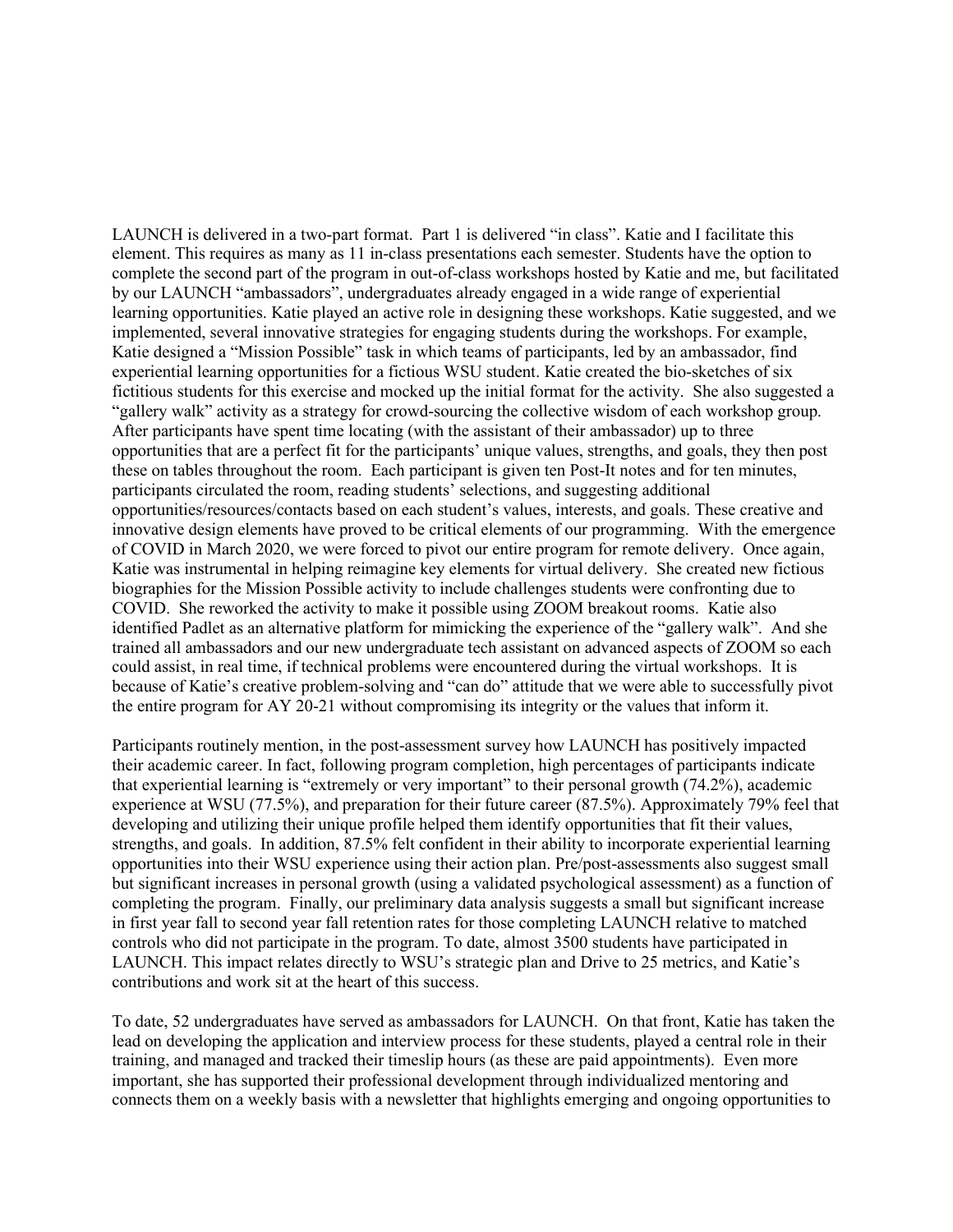help them strengthen their professional portfolios. She has served as a reference for them and written letters of recommendation for those pursing additional opportunities. As just one example, here is what one ambassador wrote about Katie's impact on their professional and personal development:

*"Katie has many great attributes. She is very organized, compassionate, and energized. Whenever I have problems, she cheerfully offers help without making me feel like a burden. And despite what her day may have looked like, she never fails to create a positive atmosphere. Katie has helped me develop my communication skills by including debrief sessions where I could express how I feel and talk with my fellow ambassadors. She has also helped me increase my team-building skills just by letting me observe her special icebreaker techniques in our pre-workshop meetings, some of which I have imitated successfully."* (Dinna Testaya Bekalu, WSU LAUNCH Ambassador)

These activities are neither routine nor expected aspects of Katie's appointment. She has taken it upon herself to invest heavily in the personal and professional development of these young leaders and this commitment has made one thing evident: Katie has moved beyond executing the details of our plan (which is a huge job alone) to playing a pivotal role in shaping that plan through her creativity, innovation, and unwavering commitment to always giving 100%.

The nomination instructions for an **Administrative Professional Contribution Award** indicate, *"Exceptional is defined as going above and beyond the expected or required job performance; making a unique difference in the workplace; and/or performance that has far-reaching, compelling impacts to an employee's work area or the university."* As I hope is evident in this letter, I believe Katie exemplifies what is means to be exceptional.

For the reasons given here, I give her my highest recommendation.

Sincerely,

Samonte Surindo11

Samantha Swindell, Ph.D. Professor of Psychology, career-track Associate Dean for Undergraduate Studies, College of Arts and Sciences Washington State University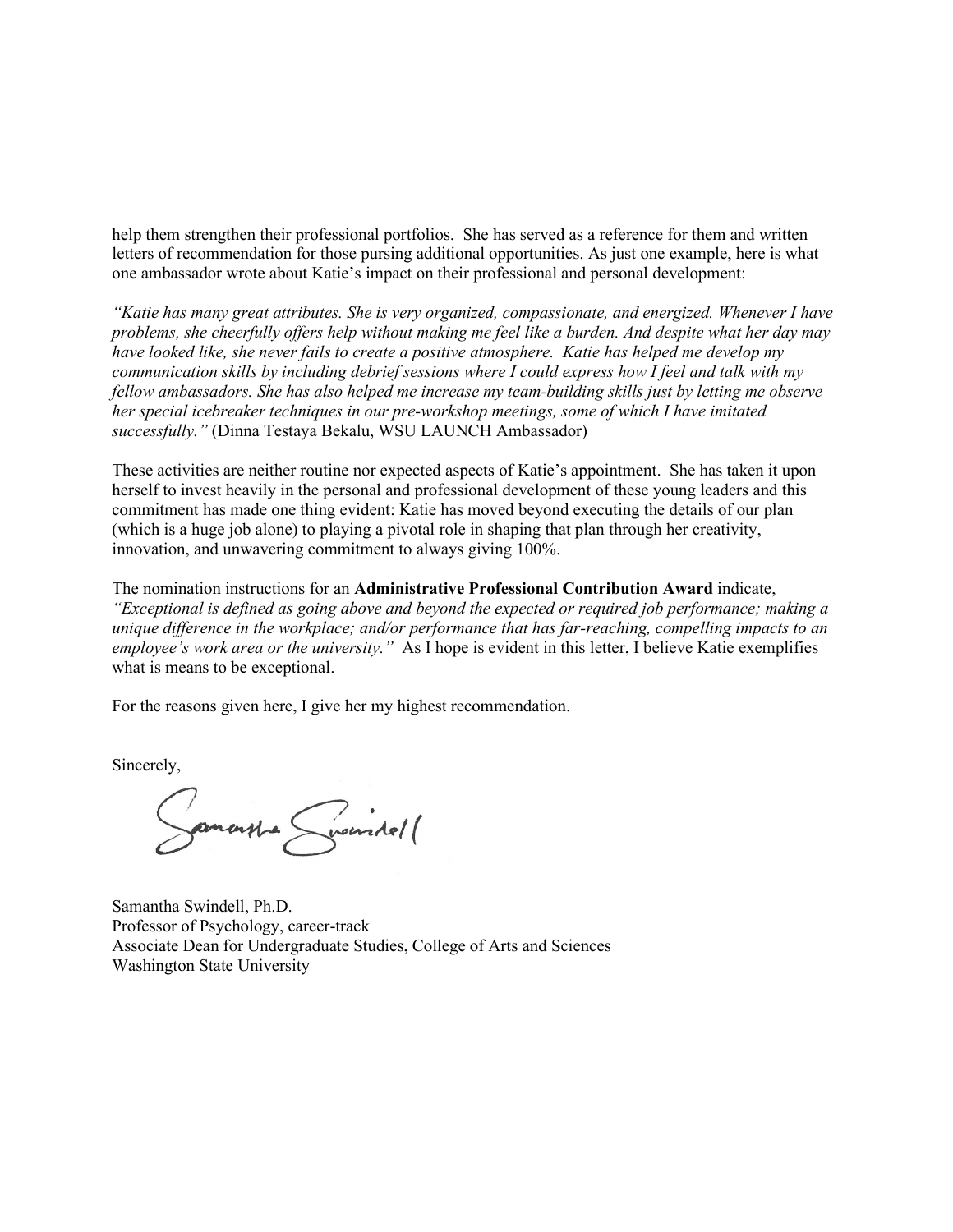

Office of the Provost and Executive Vice President

30 March 2021

Dear APAC Administrative Professional Contribution Awards Committee,

It is my honor to submit a letter for Katie Forsythe, Director of the Transformational Change Initiative (TCI). The TCI is a \$7 million student success project that was initiated by WSU in 2016. The project was led by faculty in the College of Arts and Sciences (CAS) and the College of Agriculture, Human, and Natural Resource Sciences. Faculty involved in the project spanned several colleges, at least three campuses, and many departments. The leaders of the project (at the time, Sam Swindell, Denise Yost, and I) hired Katie as project director after interviewing several other candidates. Katie stood out from the pack, and to this day we thank our lucky stars that we selected her. She has been an invaluable member of the team and has gone way above and beyond our expectations and the responsibilities outlined in her position description.

As director of the project, Katie has done an exceptional job at keeping many moving parts, large and small, coordinated and moving forward over the past five years. TCI has three main components: LIFT (a faculty development project), LAUNCH (a student development project), and First Years Away from Home (a parent support project). Each of those three projects has numerous smaller processes and projects involved. Katie has run each of those projects, as well as the overall TCI work of budgeting; overseeing data collection; producing outcome and budget reports for the provost's office and Office of Research; making travel arrangements for faculty and project leaders (pre-COVID); networking with administrators and faculty on all campuses and at University of Washington; recruiting faculty, student, and parent participants; scheduling, planning, and leading team and project meetings; training and supervising undergraduate and graduate students; and more.

As an example of one of the specific projects, LIFT, Katie organizes, coordinates, and/or directs an application and selection process, a series of faculty workshops, a program evaluation, a classroom teaching observation process, construction and maintenance of online course websites, coordination with Institutional Research for tracking and analysis of student retention and academic performance, and other project responsibilities such as those outlined above (scheduling, tracking, planning, budgeting, etc.), but for each specific project as well as the overall TCI.

A few of the many things that are remarkable about Katie: first, since she was hired at the beginning of the initiative, she had to create all our organizational structures and procedures from the ground up. She quickly became a superb project manager, even though she had no previous experience in this area. She is an excellent implementer, and she is able to anticipate, prepare for, and manage all kinds of circumstances that I never would have seen coming. She does this all so smoothly, so efficiently, and so humbly, that the initiatives and its project quickly began functioning as a smoothly running machine. She is so good at her work that it is almost invisible -- she makes it look effortless, except that I know something this complicated can't possibly be as easy as she makes it look. She requires almost no supervision and often tells me what I need to be doing rather than the other way around.